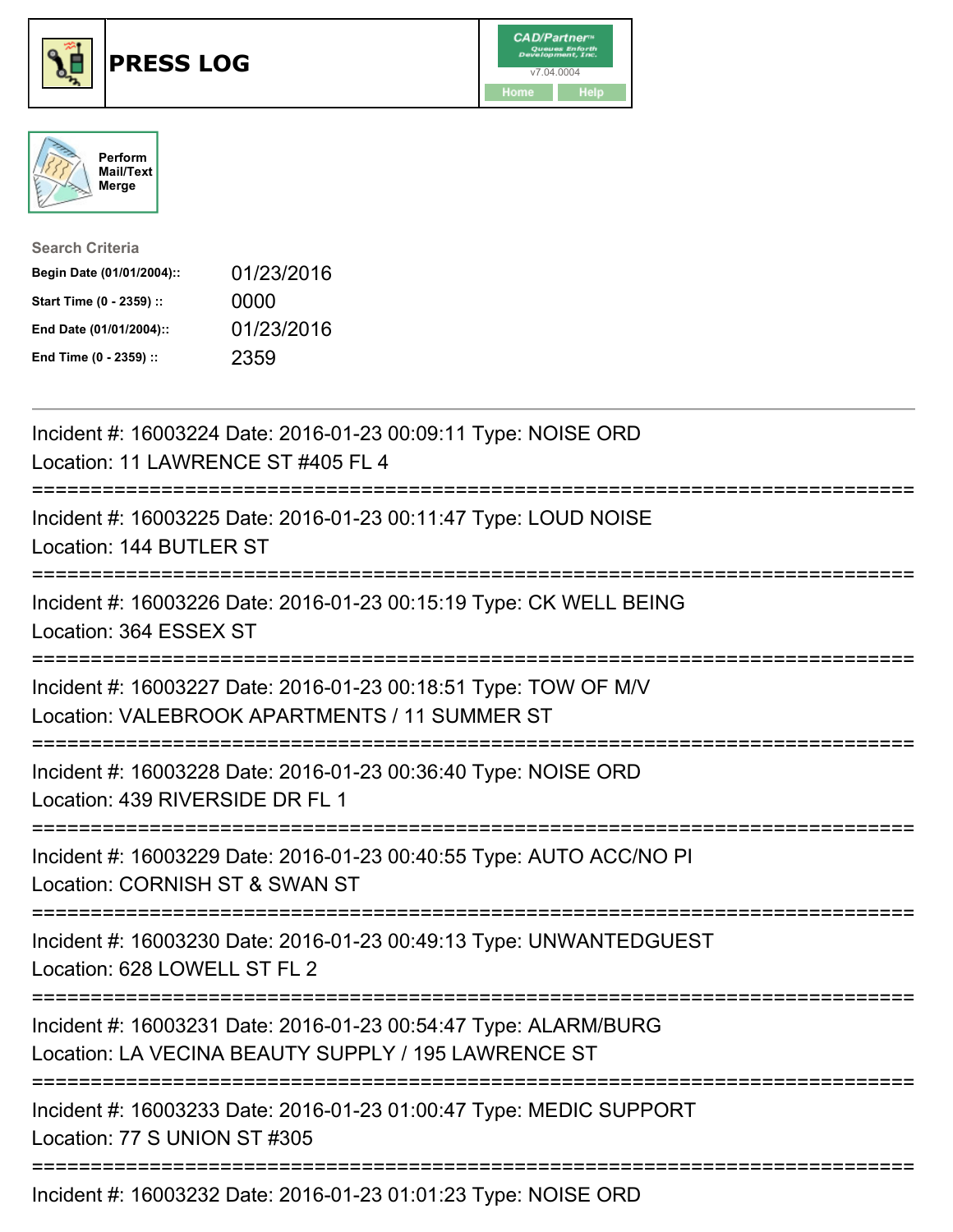Location: 144 BUTLER ST

=========================================================================== Incident #: 16003234 Date: 2016-01-23 01:04:14 Type: TOW OF M/V Location: TRESPASS TOW 3BC751 / 26 WELLS ST =========================================================================== Incident #: 16003235 Date: 2016-01-23 01:13:01 Type: ALARMS Location: AMABLE SUGAR MARKET / 304 JACKSON ST =========================================================================== Incident #: 16003236 Date: 2016-01-23 01:25:01 Type: RECOV/STOL/MV Location: 19 CAMELLA TEOLI WY =========================================================================== Incident #: 16003237 Date: 2016-01-23 01:42:01 Type: LOUD NOISE Location: 11 LAWRENCE ST #405 =========================================================================== Incident #: 16003238 Date: 2016-01-23 01:48:45 Type: NOISE ORD Location: 26 BODWELL ST FL 3 =========================================================================== Incident #: 16003239 Date: 2016-01-23 01:49:10 Type: LOUD NOISE Location: 439 RIVERSIDE DR FL 1 =========================================================================== Incident #: 16003240 Date: 2016-01-23 01:52:51 Type: DISTURBANCE Location: 187 MT VERNON ST #1 E =========================================================================== Incident #: 16003241 Date: 2016-01-23 02:05:58 Type: DISTURBANCE Location: 114 LIQUORS / 80 WINTHROP AV =========================================================================== Incident #: 16003242 Date: 2016-01-23 02:14:57 Type: M/V STOP Location: 700 ESSEX ST =========================================================================== Incident #: 16003243 Date: 2016-01-23 02:16:34 Type: M/V STOP Location: CANAL ST & HAMPSHIRE ST =========================================================================== Incident #: 16003244 Date: 2016-01-23 02:17:51 Type: M/V STOP Location: NORTH PARRISH AND OSGOOD =========================================================================== Incident #: 16003245 Date: 2016-01-23 02:21:00 Type: M/V STOP Location: 99 HAMPSHIRE ST =========================================================================== Incident #: 16003246 Date: 2016-01-23 02:22:19 Type: M/V STOP Location: CENTRAL BRIDGE / 0 MERRIMACK ST =========================================================================== Incident #: 16003247 Date: 2016-01-23 02:26:06 Type: M/V STOP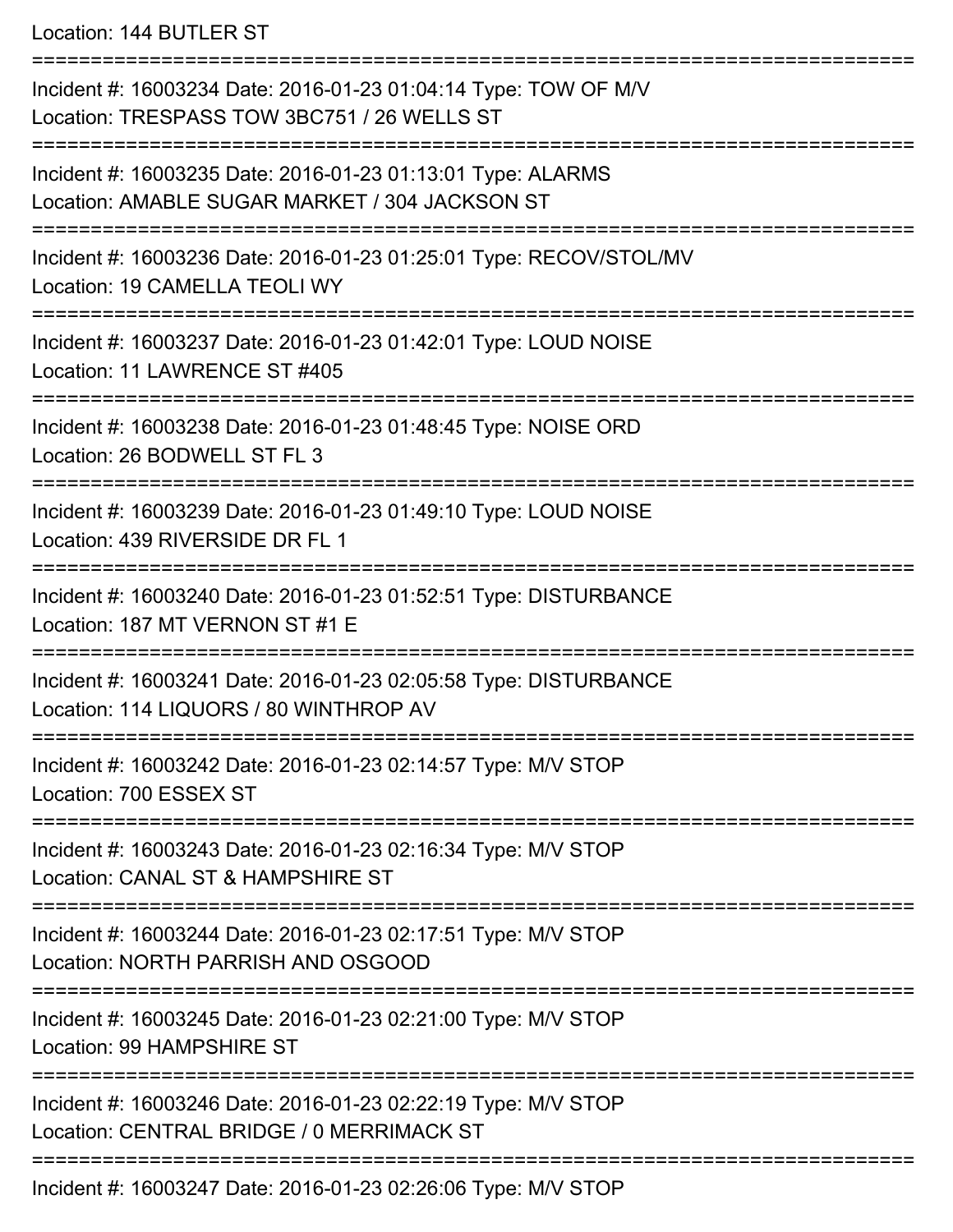| Incident #: 16003248 Date: 2016-01-23 02:26:57 Type: TOW OF M/V<br>Location: TRESPASS / 478 RIVERSIDE DR        |
|-----------------------------------------------------------------------------------------------------------------|
| Incident #: 16003249 Date: 2016-01-23 02:32:35 Type: M/V STOP<br>Location: MERRIMACK ST AND PARKER ST           |
| Incident #: 16003250 Date: 2016-01-23 02:34:22 Type: M/V STOP<br>Location: 389 BROADWAY                         |
| Incident #: 16003251 Date: 2016-01-23 02:43:55 Type: M/V STOP<br>Location: 99 HAMPSHIRE ST                      |
| Incident #: 16003252 Date: 2016-01-23 02:59:52 Type: M/V STOP<br>Location: 389 BROADWAY                         |
| Incident #: 16003253 Date: 2016-01-23 03:01:48 Type: NOISE ORD<br>Location: 26 BODWELL ST FL 3                  |
| Incident #: 16003254 Date: 2016-01-23 03:02:16 Type: TOW OF M/V<br>Location: TRESPASS / 26 INMAN ST             |
| Incident #: 16003255 Date: 2016-01-23 03:13:50 Type: ALARMS<br>Location: SPANISH BAPTIST CHURCH / 492 LOWELL ST |
| Incident #: 16003256 Date: 2016-01-23 03:15:56 Type: M/V STOP<br>Location: COMMON ST & NEWBURY ST               |
| Incident #: 16003257 Date: 2016-01-23 03:18:03 Type: M/V STOP<br>Location: ESSEX ST & NESMITH ST                |
| Incident #: 16003258 Date: 2016-01-23 03:19:19 Type: M/V STOP<br><b>Location: 51 LAWRENCE ST</b>                |
| Incident #: 16003259 Date: 2016-01-23 03:24:00 Type: M/V STOP<br>Location: ESSEX ST & NESMITH ST                |
| Incident #: 16003260 Date: 2016-01-23 03:36:09 Type: M/V STOP<br>Location: FERRY ST & MARSTON ST                |
| Incident #: 16003261 Date: 2016-01-23 03:41:19 Type: M/V STOP                                                   |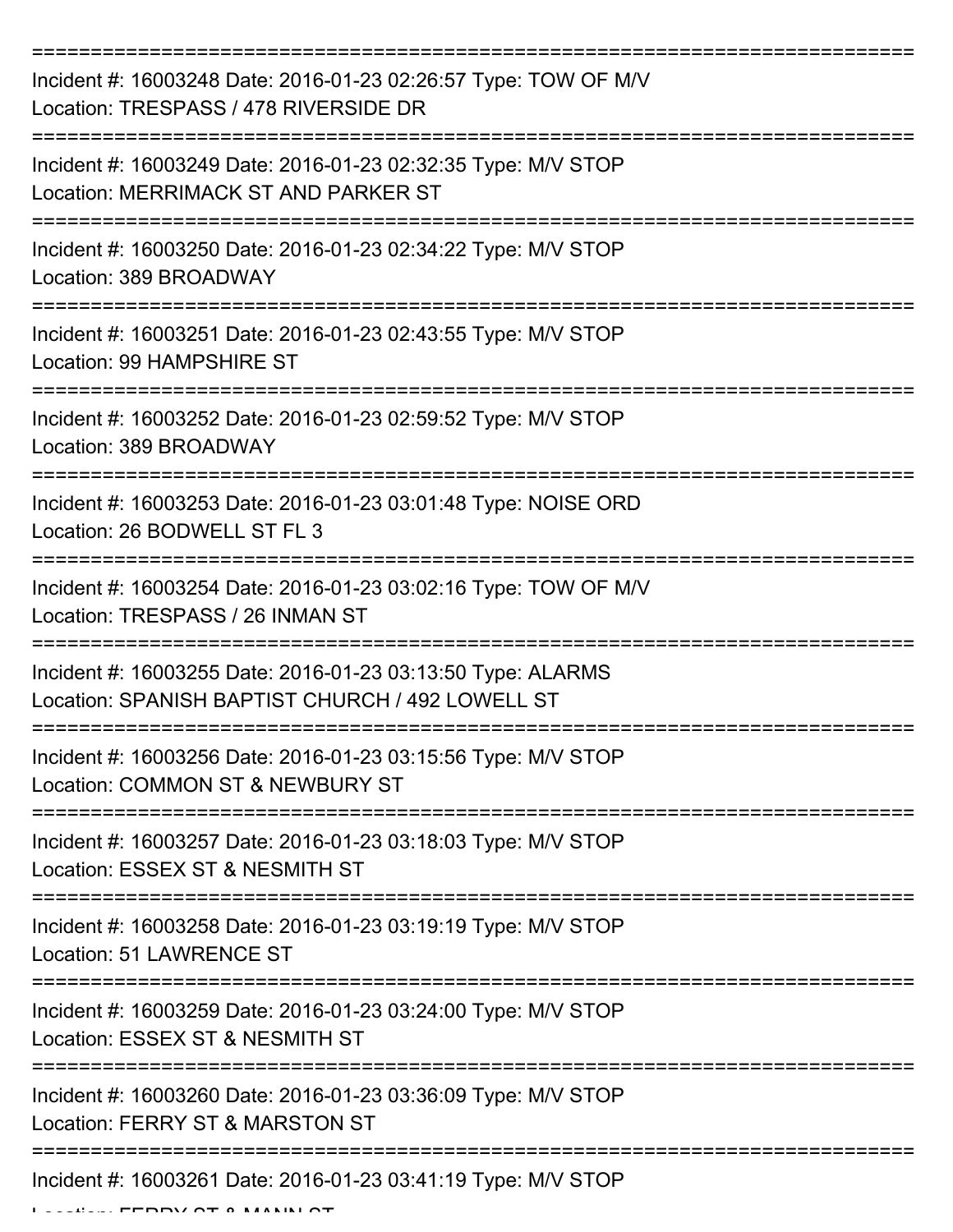| Incident #: 16003262 Date: 2016-01-23 03:45:19 Type: ALARMS<br>Location: ESPERANZA ACADEMY / 198 GARDEN ST          |
|---------------------------------------------------------------------------------------------------------------------|
| Incident #: 16003263 Date: 2016-01-23 03:50:17 Type: M/V STOP<br>Location: COMMON ST & JACKSON ST                   |
| Incident #: 16003264 Date: 2016-01-23 03:50:44 Type: NOISE ORD<br>Location: 27 POPLAR ST                            |
| Incident #: 16003265 Date: 2016-01-23 03:53:56 Type: M/V STOP<br>Location: LAWRENCE ST & LOWELL ST                  |
| Incident #: 16003266 Date: 2016-01-23 03:56:17 Type: UNKNOWN PROB<br>Location: GENERAL ST & UNION ST                |
| Incident #: 16003267 Date: 2016-01-23 04:03:07 Type: M/V STOP<br>Location: ESSEX ST & HAMPSHIRE ST                  |
| Incident #: 16003268 Date: 2016-01-23 04:04:16 Type: NOISE ORD<br>Location: 141 AMESBURY ST #308                    |
| Incident #: 16003269 Date: 2016-01-23 04:18:31 Type: ALARMS<br>Location: GANGIE REALTY / 273-274 PROSPECT ST        |
| Incident #: 16003270 Date: 2016-01-23 04:22:21 Type: MEDIC SUPPORT<br>Location: 220 MERRIMACK ST #522               |
| Incident #: 16003271 Date: 2016-01-23 04:25:12 Type: STOL/MV/PAS<br>Location: 141 AMESBURY ST                       |
| Incident #: 16003272 Date: 2016-01-23 04:29:38 Type: AUTO ACC/UNK PI<br>Location: HENNESSEY SCHOOL / 122 HANCOCK ST |
| Incident #: 16003273 Date: 2016-01-23 04:50:17 Type: NOISE ORD<br>Location: 129 SPRINGFIELD ST FL 2                 |
| Incident #: 16003274 Date: 2016-01-23 04:59:04 Type: SHOTS FIRED<br>Location: FARNHAM ST & SHAWSHEEN RD             |
| Incident #: 16003275 Date: 2016-01-23 05:07:47 Type: ALARM/BURG                                                     |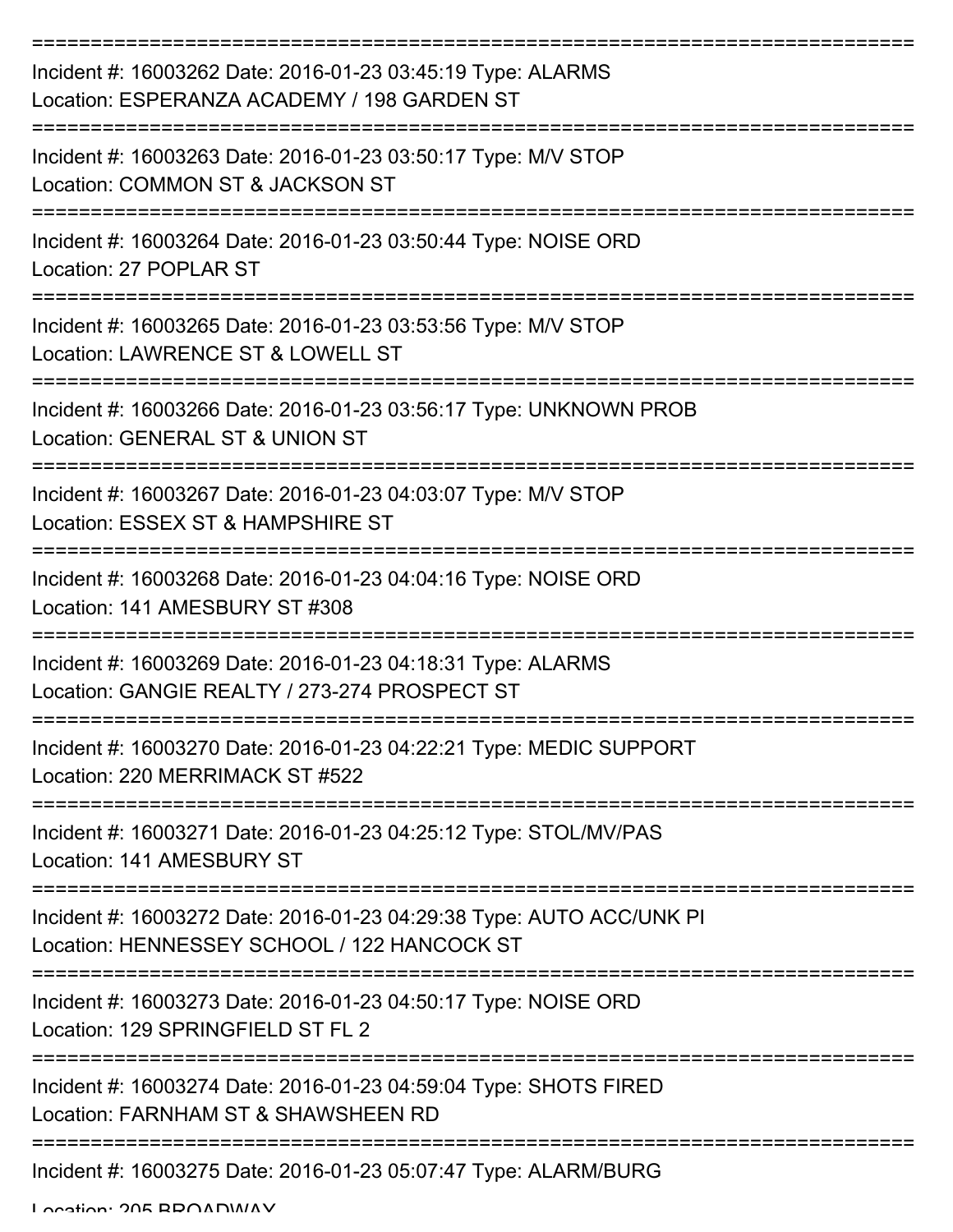| Incident #: 16003276 Date: 2016-01-23 05:20:36 Type: DISTURBANCE<br>Location: S BROADWAY & WEARE ST<br>:========================== |
|------------------------------------------------------------------------------------------------------------------------------------|
| Incident #: 16003277 Date: 2016-01-23 05:36:28 Type: NOISE ORD<br>Location: 351 HAMPSHIRE ST                                       |
| Incident #: 16003278 Date: 2016-01-23 05:57:32 Type: ALARM/BURG<br>Location: 327 HAVERHILL ST                                      |
| Incident #: 16003279 Date: 2016-01-23 07:02:26 Type: PARK & WALK<br>Location: BROADWAY                                             |
| ====================<br>Incident #: 16003280 Date: 2016-01-23 07:23:45 Type: ALARMS<br>Location: ALCATARA / 530 BROADWAY           |
| Incident #: 16003281 Date: 2016-01-23 07:56:39 Type: CLOSE STREET<br>Location: WINTHROP AV & N PARISH RD                           |
| Incident #: 16003282 Date: 2016-01-23 07:58:04 Type: ALARMS<br>Location: BOSTON MARKET / 435 WINTHROP AV                           |
| Incident #: 16003283 Date: 2016-01-23 08:02:51 Type: M/V STOP<br>Location: BROADWAY                                                |
| Incident #: 16003284 Date: 2016-01-23 08:03:08 Type: SUICIDE ATTEMPT<br>Location: 24 MARLBORO ST FL 1                              |
| Incident #: 16003285 Date: 2016-01-23 08:06:51 Type: UNWANTEDGUEST<br>Location: 3 HOBSON ST                                        |
| Incident #: 16003286 Date: 2016-01-23 08:40:23 Type: M/V STOP<br>Location: BROADWAY & ESSEX ST                                     |
| Incident #: 16003287 Date: 2016-01-23 09:14:10 Type: ALARM/BURG<br>Location: 280 MERRIMACK ST                                      |
| Incident #: 16003288 Date: 2016-01-23 09:14:36 Type: ALARM/BURG<br>Location: M-B DISTRIBUTOR, INCORPORATED / 1 GROCERY WY          |
| Incident #: 16003289 Date: 2016-01-23 09:33:50 Type: INVEST CONT<br>Location: 188 WATER ST                                         |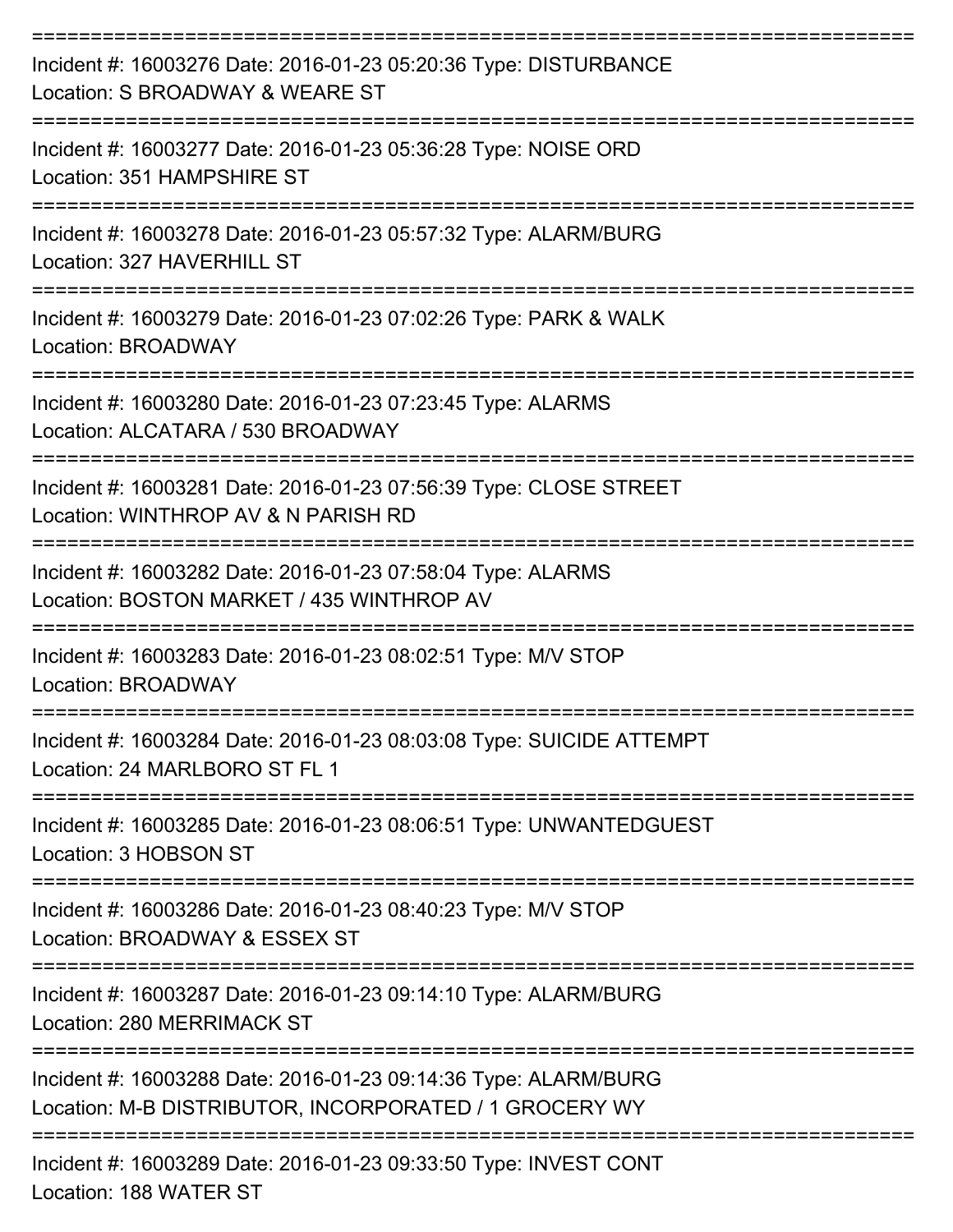| Incident #: 16003290 Date: 2016-01-23 09:36:59 Type: INVEST CONT<br>Location: 90 LOWELL ST                                   |
|------------------------------------------------------------------------------------------------------------------------------|
| Incident #: 16003291 Date: 2016-01-23 10:01:39 Type: PARK & WALK<br>Location: BROADWAY                                       |
| ----------<br>Incident #: 16003292 Date: 2016-01-23 10:09:08 Type: M/V STOP<br>Location: HAVERHILL ST & WEST ST              |
| Incident #: 16003293 Date: 2016-01-23 10:25:49 Type: M/V STOP<br>Location: 473 ESSEX ST                                      |
| Incident #: 16003294 Date: 2016-01-23 10:27:51 Type: M/V STOP<br>Location: 99 FERRY ST                                       |
| Incident #: 16003295 Date: 2016-01-23 10:28:33 Type: M/V STOP<br>Location: COMMON ST & JACKSON ST                            |
| --------------------<br>Incident #: 16003296 Date: 2016-01-23 10:31:29 Type: M/V STOP<br>Location: CAMBRIDGE ST & S UNION ST |
| Incident #: 16003297 Date: 2016-01-23 10:45:24 Type: M/V STOP<br>Location: ANDOVER ST & BLANCHARD ST                         |
| Incident #: 16003298 Date: 2016-01-23 10:58:05 Type: PARK & WALK<br>Location: BRADFORD ST & BROADWAY                         |
| Incident #: 16003299 Date: 2016-01-23 11:00:22 Type: ANIMAL COMPL<br>Location: 50 BROADWAY                                   |
| Incident #: 16003301 Date: 2016-01-23 11:01:33 Type: INVESTIGATION<br>Location: 308 WATER ST FL 2ND                          |
| Incident #: 16003300 Date: 2016-01-23 11:02:04 Type: DOMESTIC/PAST<br>Location: 53 BRADFORD ST #15                           |
| Incident #: 16003302 Date: 2016-01-23 11:07:44 Type: CK WELL BEING<br>Location: 13 S BROADWAY                                |
| Incident #: 16003303 Date: 2016-01-23 11:18:02 Type: DOMESTIC/PROG<br>Location: 71 BROOKFIELD ST FL 2ND                      |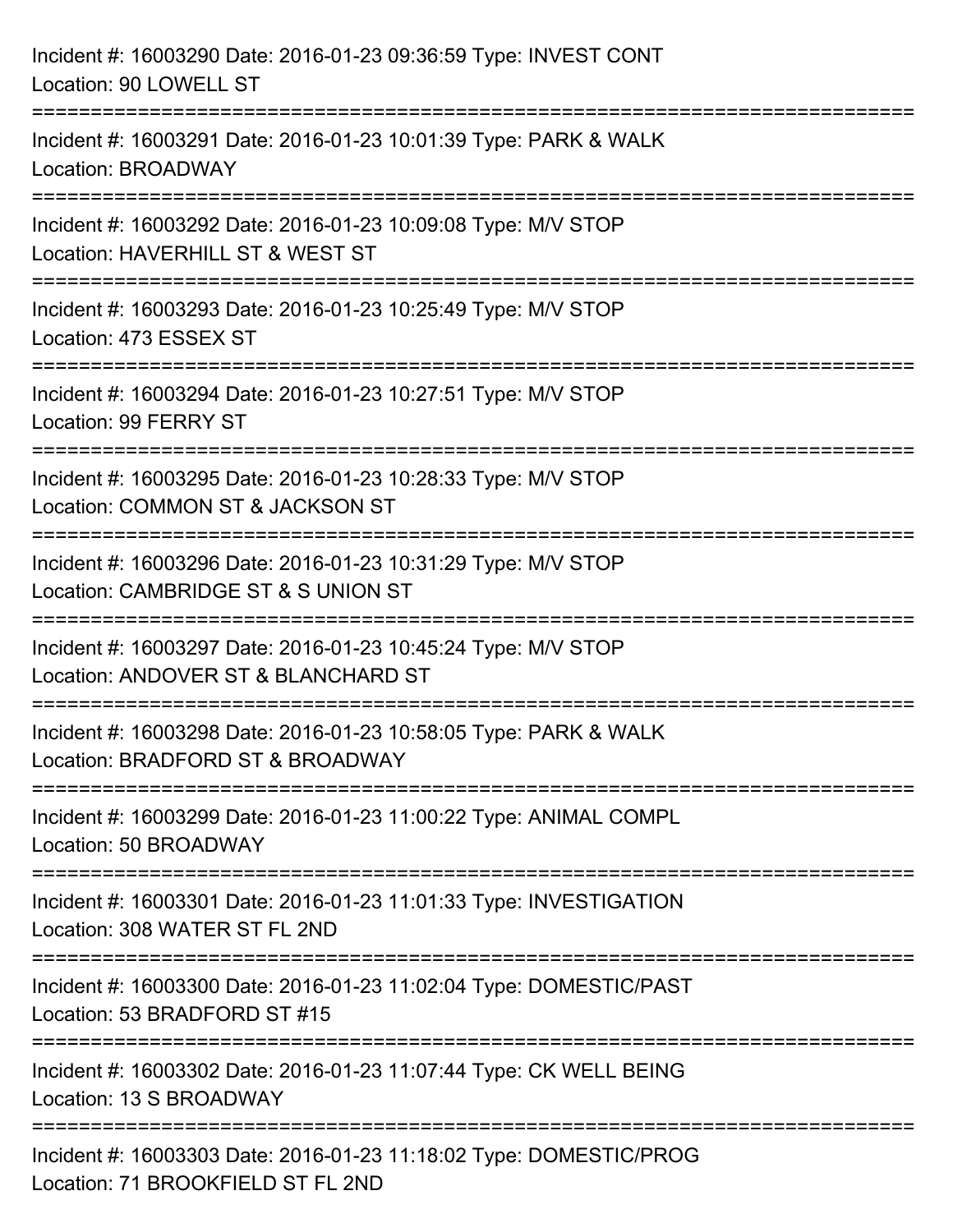| Incident #: 16003304 Date: 2016-01-23 11:31:57 Type: CK WELL BEING<br>Location: RIVERVIEW PL & WATER ST     |
|-------------------------------------------------------------------------------------------------------------|
| Incident #: 16003305 Date: 2016-01-23 11:32:02 Type: KEEP PEACE<br>Location: 25 JORDAN ST #3 FL 3           |
| Incident #: 16003306 Date: 2016-01-23 11:50:16 Type: M/V STOP<br><b>Location: MT VERNON CIR</b>             |
| Incident #: 16003307 Date: 2016-01-23 12:09:36 Type: STOL/MV/PAS<br>Location: 10 FALMOUTH ST                |
| Incident #: 16003308 Date: 2016-01-23 12:17:18 Type: DISTURBANCE<br>Location: 112 MARSTON ST #307           |
| Incident #: 16003309 Date: 2016-01-23 12:24:44 Type: ALARM/BURG<br>Location: OUELLETTE RESD. / 14 MARKET ST |
| Incident #: 16003310 Date: 2016-01-23 12:28:24 Type: DOMESTIC/PROG<br><b>Location: 12 LINEHAN ST</b>        |
| Incident #: 16003311 Date: 2016-01-23 12:44:24 Type: LARCENY/PAST<br>Location: 27 POPLAR ST                 |
| Incident #: 16003312 Date: 2016-01-23 12:48:20 Type: DOMESTIC/PROG<br>Location: 8 INMAN ST #16              |
| Incident #: 16003313 Date: 2016-01-23 12:51:49 Type: INVEST CONT<br>Location: 23 CAMELLA TEOLI WY           |
| Incident #: 16003314 Date: 2016-01-23 12:59:50 Type: DOMESTIC/PAST<br>Location: 778 ESSEX ST FL 2           |
| Incident #: 16003315 Date: 2016-01-23 13:02:41 Type: GENERAL SERV<br>Location: 90 LOWELL ST                 |
| Incident #: 16003316 Date: 2016-01-23 13:08:48 Type: DISTURBANCE<br>Location: 529 HAVERHILL ST #2ND         |
| Incident #: 16003317 Date: 2016-01-23 13:35:20 Type: DISTURBANCE<br>Location: 202 BAILEY ST #B              |

===========================================================================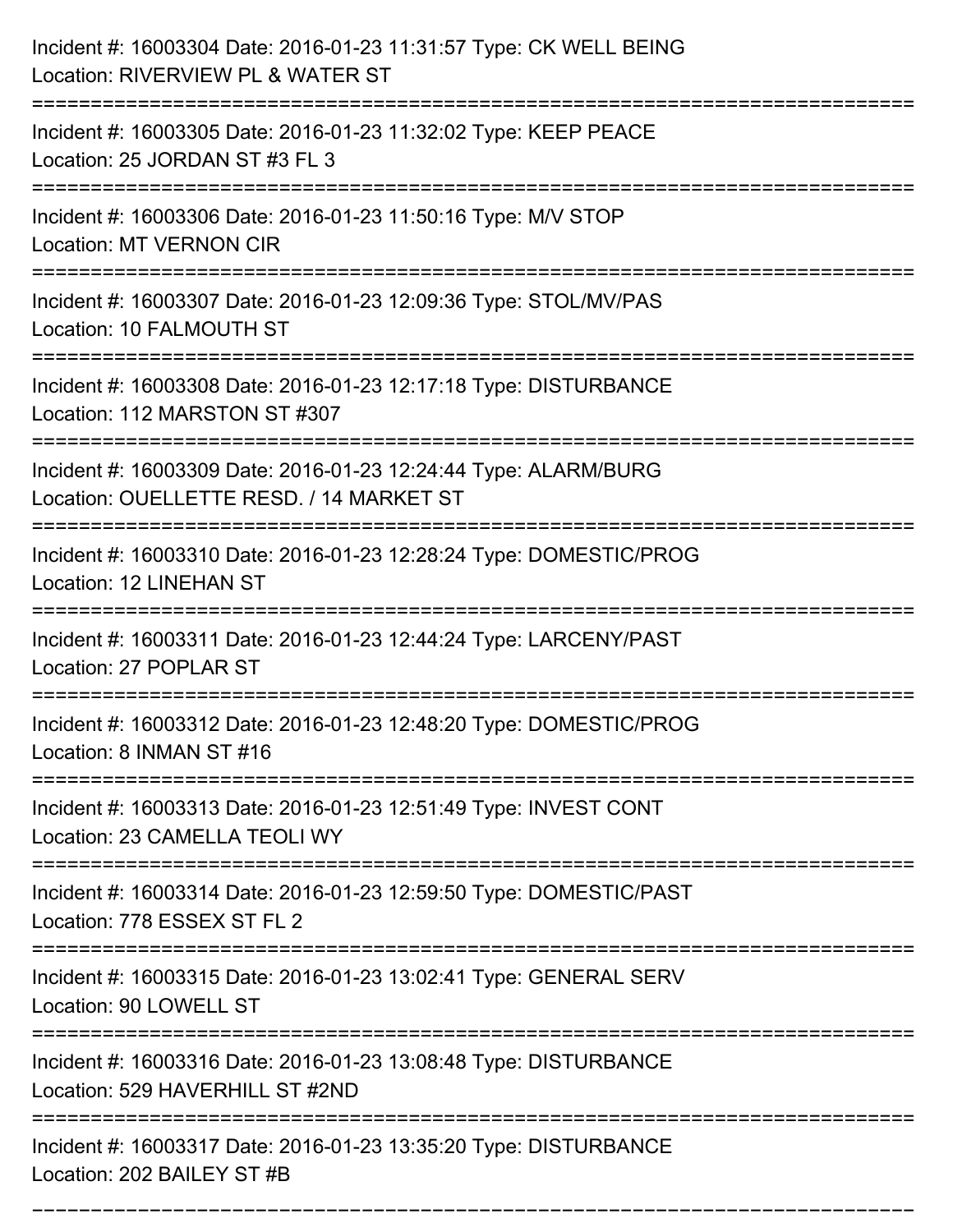| Incident #: 16003318 Date: 2016-01-23 13:59:04 Type: AUTO ACC/NO PI<br>Location: 76 PERRY AV                                  |
|-------------------------------------------------------------------------------------------------------------------------------|
| Incident #: 16003319 Date: 2016-01-23 14:01:39 Type: M/V STOP<br>Location: CARLETON ST & DANA ST                              |
| Incident #: 16003320 Date: 2016-01-23 14:08:37 Type: M/V STOP<br>Location: CAMBRIDGE ST & S UNION ST<br>===================== |
| Incident #: 16003321 Date: 2016-01-23 14:25:30 Type: MEDIC SUPPORT<br><b>Location: RESERVOIR ST</b>                           |
| Incident #: 16003322 Date: 2016-01-23 14:26:37 Type: M/V STOP<br>Location: BOWDOIN ST & S BROADWAY                            |
| Incident #: 16003323 Date: 2016-01-23 14:39:15 Type: MV/BLOCKING<br>Location: 20 MEDFORD ST                                   |
| Incident #: 16003324 Date: 2016-01-23 14:41:24 Type: SUS PERS/MV<br>Location: 16 WILBUR ST                                    |
| Incident #: 16003325 Date: 2016-01-23 14:45:09 Type: ALARM/BURG<br>Location: 49-15 BAY STATE RD                               |
| Incident #: 16003326 Date: 2016-01-23 14:47:36 Type: M/V STOP<br>Location: MERRIMACK ST & S UNION ST                          |
| Incident #: 16003327 Date: 2016-01-23 15:05:18 Type: M/V STOP<br>Location: ANDOVER ST & STATE ST                              |
| Incident #: 16003328 Date: 2016-01-23 15:08:06 Type: M/V STOP<br>Location: 264 JACKSON ST                                     |
| Incident #: 16003329 Date: 2016-01-23 15:19:01 Type: DRUG OVERDOSE<br>Location: 80 WARREN ST FL 1ST                           |
| Incident #: 16003330 Date: 2016-01-23 15:24:56 Type: MEDIC SUPPORT<br>Location: 252 E HAVERHILL ST                            |
| Incident #: 16003331 Date: 2016-01-23 15:25:13 Type: AUTO ACC/NO PI<br>Location: LAWRENCE ST & PARK ST                        |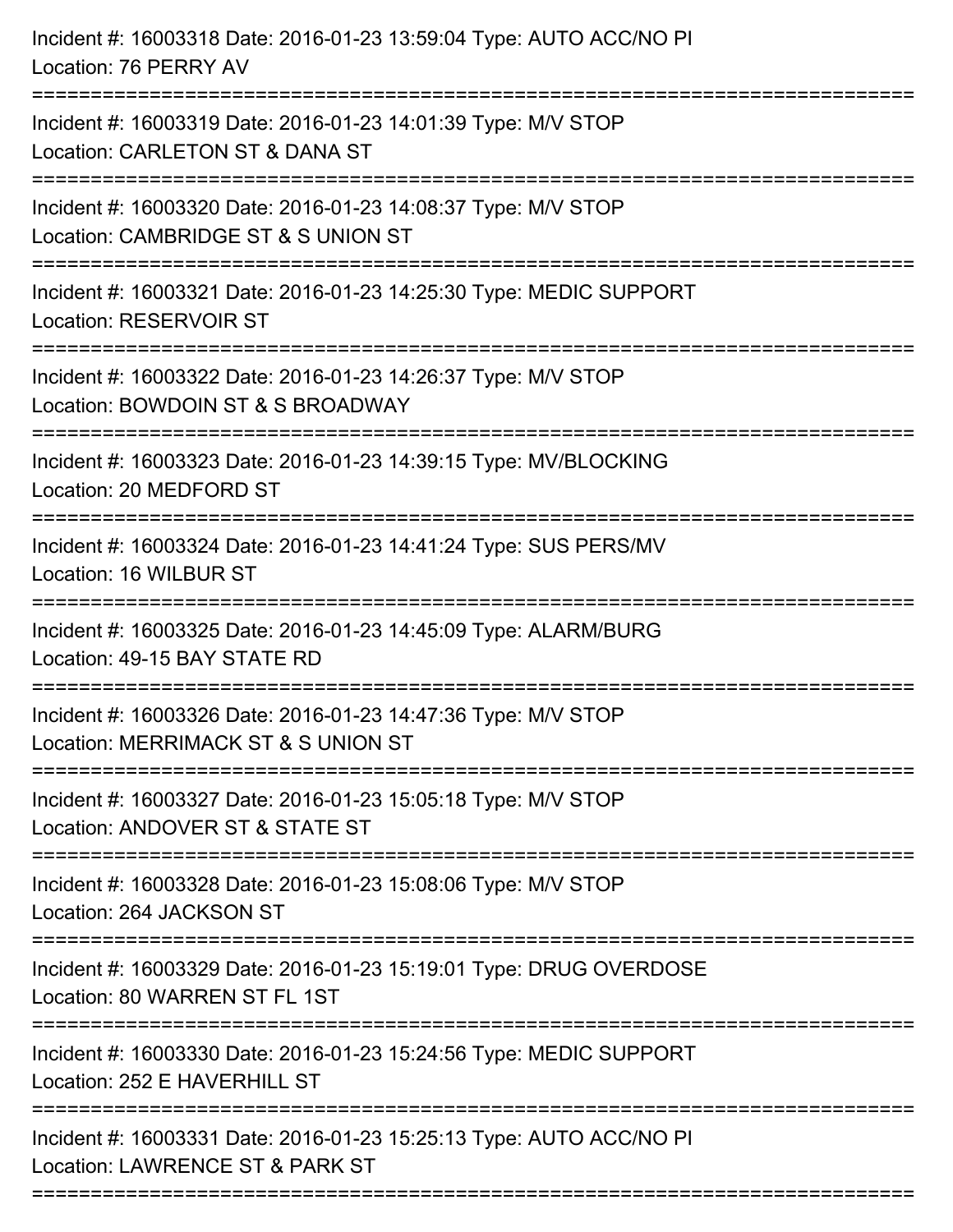Location: 77 S UNION ST FL 3

| Incident #: 16003333 Date: 2016-01-23 16:12:52 Type: MV/BLOCKING<br>Location: 70 CAMBRIDGE ST                           |
|-------------------------------------------------------------------------------------------------------------------------|
| Incident #: 16003334 Date: 2016-01-23 16:15:30 Type: LOST PROPERTY<br>Location: 700 ESSEX ST                            |
| Incident #: 16003335 Date: 2016-01-23 16:31:55 Type: MAL DAMAGE<br>Location: 35 S BROADWAY                              |
| Incident #: 16003336 Date: 2016-01-23 16:36:13 Type: DRUG VIO<br>Location: 0 CANAL ST                                   |
| Incident #: 16003337 Date: 2016-01-23 16:59:28 Type: MV/BLOCKING<br>Location: 345 HAMPSHIRE ST                          |
| Incident #: 16003338 Date: 2016-01-23 17:00:00 Type: UNWANTEDGUEST<br>Location: 19 WINTER ST                            |
| Incident #: 16003339 Date: 2016-01-23 17:02:08 Type: MEDIC SUPPORT<br>Location: 189 GARDEN ST                           |
| Incident #: 16003340 Date: 2016-01-23 17:08:30 Type: M/V STOP<br>Location: ALLSTON ST & WOODLAND ST                     |
| :====================<br>Incident #: 16003341 Date: 2016-01-23 17:15:30 Type: M/V STOP<br>Location: CANAL ST & UNION ST |
| Incident #: 16003342 Date: 2016-01-23 17:33:16 Type: M/V STOP<br>Location: BROADWAY & GREEN ST                          |
| Incident #: 16003343 Date: 2016-01-23 17:45:50 Type: M/V STOP<br>Location: CHESTNUT ST & WHITE ST                       |
| Incident #: 16003344 Date: 2016-01-23 17:50:26 Type: M/V STOP<br>Location: BROADWAY & LOWELL ST                         |
| Incident #: 16003345 Date: 2016-01-23 17:55:04 Type: M/V STOP<br>Location: AUBURN ST & HAMPSHIRE ST                     |
|                                                                                                                         |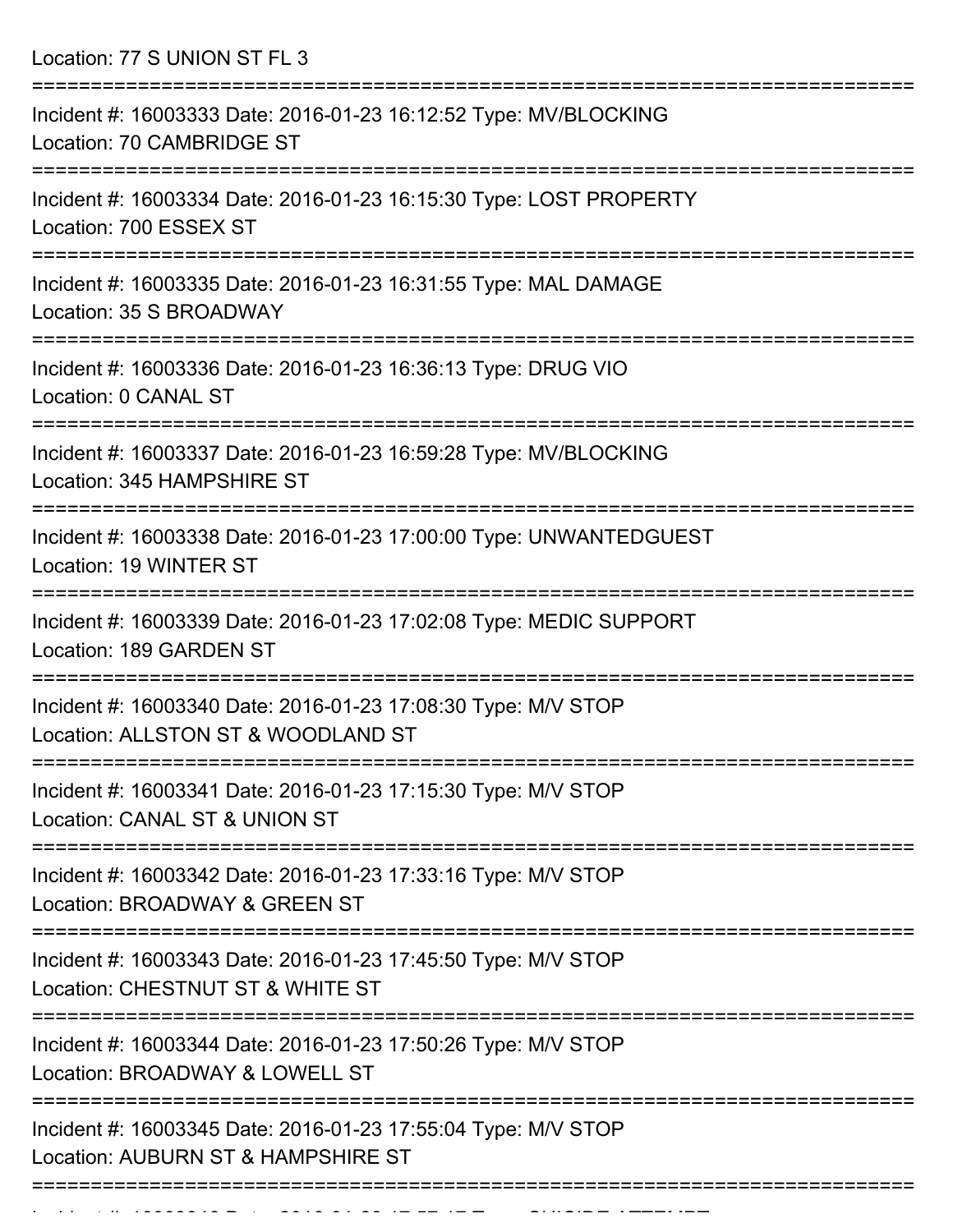|  | Location: 13 KENDALL ST |  |
|--|-------------------------|--|
|--|-------------------------|--|

| Incident #: 16003347 Date: 2016-01-23 17:57:33 Type: M/V STOP<br>Location: 700 ESSEX ST                  |
|----------------------------------------------------------------------------------------------------------|
| Incident #: 16003348 Date: 2016-01-23 18:09:09 Type: M/V STOP<br>Location: HAVERHILL ST & NEWBURY ST     |
| Incident #: 16003349 Date: 2016-01-23 18:10:30 Type: SUICIDE ATTEMPT<br><b>Location: 1 WHITMAN ST</b>    |
| Incident #: 16003350 Date: 2016-01-23 18:18:43 Type: AUTO ACC/NO PI<br>Location: AMESBURY ST & CANAL ST  |
| Incident #: 16003351 Date: 2016-01-23 18:21:21 Type: M/V STOP<br>Location: ESSEX ST & UNION ST           |
| Incident #: 16003352 Date: 2016-01-23 18:21:39 Type: M/V STOP<br>Location: 25 MARSTON ST                 |
| Incident #: 16003353 Date: 2016-01-23 18:29:23 Type: M/V STOP<br>Location: COMMON ST & JACKSON ST        |
| Incident #: 16003354 Date: 2016-01-23 18:32:09 Type: CK WELL BEING<br><b>Location: WINTHROP AV</b>       |
| Incident #: 16003355 Date: 2016-01-23 18:33:32 Type: M/V STOP<br>Location: MANCHESTER ST & WASHINGTON ST |
| Incident #: 16003356 Date: 2016-01-23 18:35:06 Type: M/V STOP<br>Location: ARLINGTON ST & TENNEY ST      |
| Incident #: 16003357 Date: 2016-01-23 18:38:23 Type: CK WELL BEING<br>Location: 421 S BROADWAY           |
| Incident #: 16003358 Date: 2016-01-23 18:46:03 Type: LARCENY/PAST<br>Location: 123 S UNION ST            |
| Incident #: 16003359 Date: 2016-01-23 18:54:34 Type: M/V STOP<br>Location: LOWELL ST & WINTER ST         |
|                                                                                                          |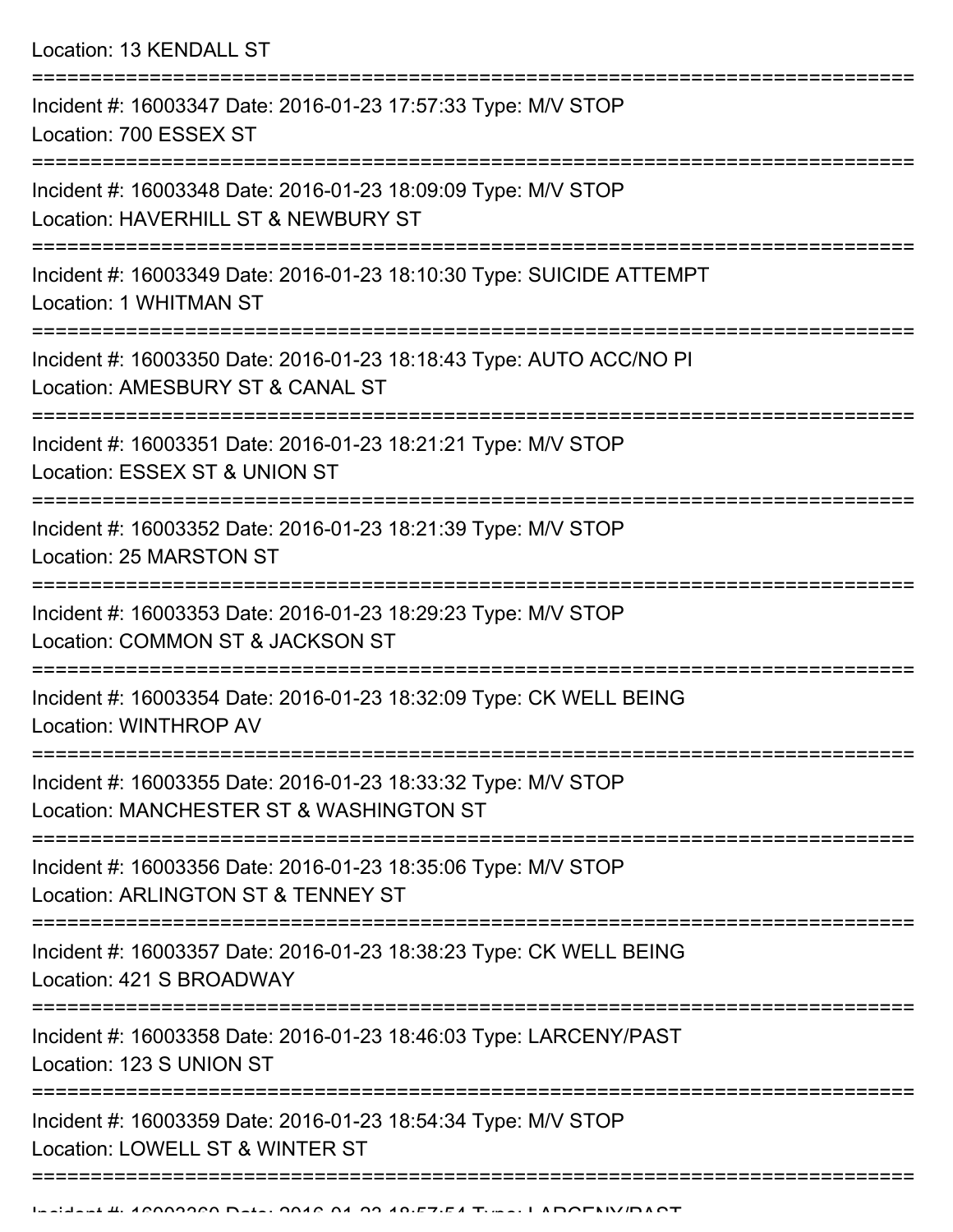| Location: SWEENEYS PACKAGE STORE / 90 ESSEX ST                                                                                    |
|-----------------------------------------------------------------------------------------------------------------------------------|
| Incident #: 16003361 Date: 2016-01-23 19:10:18 Type: LIC PLATE STO<br>Location: 40 AMES ST                                        |
| Incident #: 16003362 Date: 2016-01-23 19:10:38 Type: CK WELL BEING<br>Location: 169 PARK ST #1                                    |
| Incident #: 16003363 Date: 2016-01-23 19:13:54 Type: DOMESTIC/PAST<br>Location: 1 GENERAL ST #410 FL 4                            |
| =============================<br>Incident #: 16003364 Date: 2016-01-23 20:04:15 Type: M/V STOP<br>Location: LOWELL ST & OXFORD ST |
| Incident #: 16003365 Date: 2016-01-23 20:05:40 Type: NOISE ORD<br>Location: 48 SARATOGA ST                                        |
| Incident #: 16003366 Date: 2016-01-23 20:06:24 Type: LOUD NOISE<br>Location: 49 N PARISH RD                                       |
| Incident #: 16003367 Date: 2016-01-23 20:11:57 Type: ROBBERY ARMED<br>Location: 28 PLEASANT ST                                    |
| Incident #: 16003368 Date: 2016-01-23 20:26:50 Type: ALARM/HOLD<br>Location: CARIBE CALLING CENTER / 105 JACKSON ST               |
| ;====================================<br>Incident #: 16003369 Date: 2016-01-23 20:28:57 Type: M/V STOP<br>Location: 83 GILBERT ST |
| Incident #: 16003370 Date: 2016-01-23 20:31:50 Type: MEDIC SUPPORT<br>Location: 441 ANDOVER ST FL 2                               |
| Incident #: 16003371 Date: 2016-01-23 20:37:53 Type: UNWANTEDGUEST<br>Location: 90 BEACON ST                                      |
| Incident #: 16003372 Date: 2016-01-23 20:42:39 Type: SUS PERS/MV<br>Location: 73 WINTHROP AV                                      |
| Incident #: 16003373 Date: 2016-01-23 20:51:58 Type: THREATS<br>Location: 77 S UNION ST #111                                      |
| Incident #: 16003374 Date: 2016-01-23 21:15:31 Type: STOL/MV/PAS                                                                  |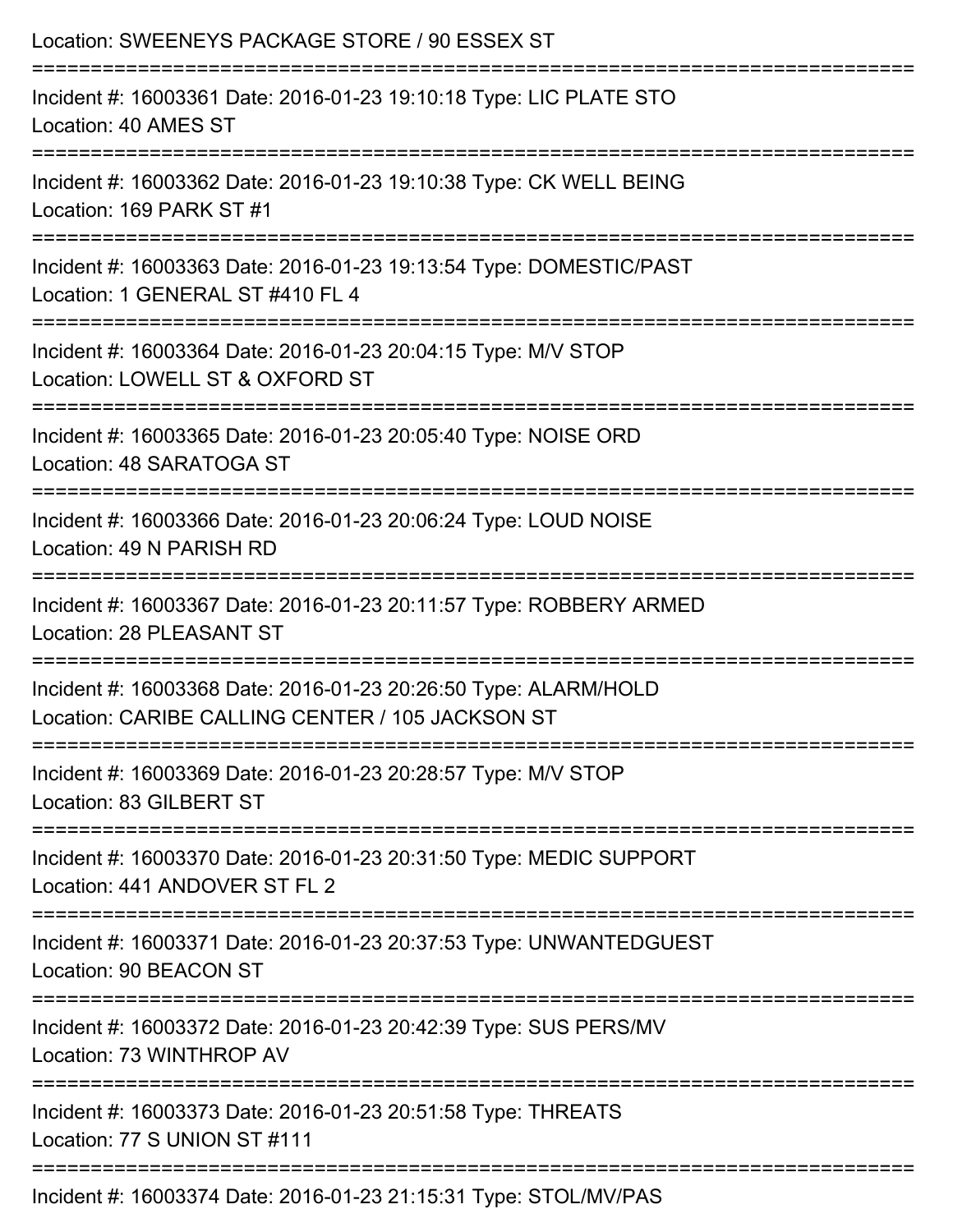| Incident #: 16003375 Date: 2016-01-23 21:22:30 Type: ALARM/BURG<br>Location: GANGI REALTY / 273 PROSPECT ST |
|-------------------------------------------------------------------------------------------------------------|
| Incident #: 16003376 Date: 2016-01-23 21:25:35 Type: DISTURBANCE<br>Location: 508 HAVERHILL ST              |
| Incident #: 16003377 Date: 2016-01-23 21:40:38 Type: M/V STOP<br>Location: 599 CANAL ST                     |
| Incident #: 16003378 Date: 2016-01-23 21:45:00 Type: UNWANTEDGUEST<br>Location: 10 DIAMOND ST #16           |
| Incident #: 16003379 Date: 2016-01-23 21:45:24 Type: M/V STOP<br>Location: 73 WINTHROP AV                   |
| Incident #: 16003380 Date: 2016-01-23 21:52:19 Type: M/V STOP<br>Location: BROADWAY & MANCHESTER ST         |
| Incident #: 16003381 Date: 2016-01-23 22:04:13 Type: M/V STOP<br>Location: ESSEX ST & NEWBURY ST            |
| Incident #: 16003382 Date: 2016-01-23 22:07:04 Type: HIT & RUN M/V<br>Location: 14 SARGENT AV               |
| Incident #: 16003383 Date: 2016-01-23 22:18:18 Type: STOL/MV/PAS<br>Location: ERVING AV & LAWRENCE ST       |
| Incident #: 16003384 Date: 2016-01-23 22:47:18 Type: M/V STOP<br>Location: 266 BROADWAY                     |
| Incident #: 16003385 Date: 2016-01-23 22:58:24 Type: MAN DOWN<br>Location: HAMPSHIRE ST & PARK ST           |
| Incident #: 16003386 Date: 2016-01-23 23:05:44 Type: M/V STOP<br>Location: ACTON ST & WEST ST               |
| Incident #: 16003387 Date: 2016-01-23 23:17:43 Type: M/V STOP<br>Location: 274 E HAVERHILL ST               |
| Incident #: 16003388 Date: 2016-01-23 23:21:12 Type: M/V STOP                                               |